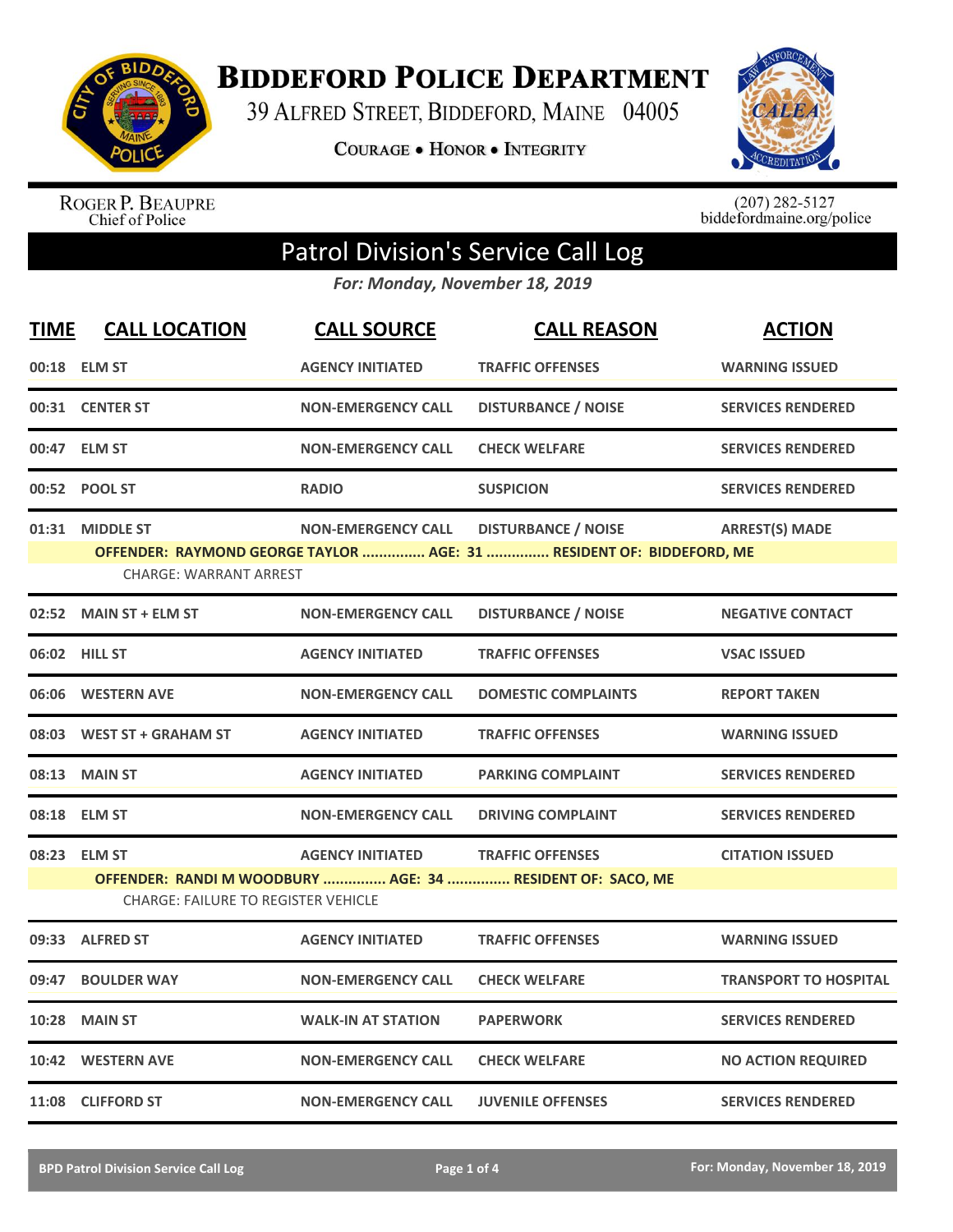| <b>TIME</b>                                                     | <b>CALL LOCATION</b>                                        | <b>CALL SOURCE</b>        | <b>CALL REASON</b>                                                  | <b>ACTION</b>                |  |
|-----------------------------------------------------------------|-------------------------------------------------------------|---------------------------|---------------------------------------------------------------------|------------------------------|--|
|                                                                 | 11:12 SPRUCE ST                                             | <b>WALK-IN AT STATION</b> | <b>ARTICLES LOST/FOUND</b>                                          | <b>REPORT TAKEN</b>          |  |
|                                                                 | 11:18 BACON ST                                              | <b>WALK-IN AT STATION</b> | <b>CIVIL COMPLAINT</b>                                              | <b>SERVICES RENDERED</b>     |  |
|                                                                 | 11:31 MAIN ST + HIGHLAND ST                                 | <b>E-911 CALL</b>         | <b>ROAD HAZARD</b>                                                  | <b>REFERRED OTHER AGENCY</b> |  |
|                                                                 | 11:49 BOULDER WAY                                           | <b>AGENCY INITIATED</b>   | <b>SUSPICION</b>                                                    | <b>SERVICES RENDERED</b>     |  |
|                                                                 | 11:49 ALFRED ST                                             | <b>NON-EMERGENCY CALL</b> | <b>ALL OTHER</b>                                                    | <b>SERVICES RENDERED</b>     |  |
|                                                                 | 12:17 TIGER WAY                                             | <b>AGENCY INITIATED</b>   | <b>HARASSMENT</b>                                                   | <b>REPORT TAKEN</b>          |  |
|                                                                 | 12:19 HIGH ST                                               | <b>E-911 CALL</b>         | <b>DOMESTIC COMPLAINTS</b>                                          | <b>ARREST(S) MADE</b>        |  |
|                                                                 |                                                             |                           | OFFENDER: GREGORY CLAYTON HOAR  AGE: 35  RESIDENT OF: BIDDEFORD, ME |                              |  |
|                                                                 | <b>CHARGE: DOMESTIC VIOLENCE ASSAULT</b>                    |                           |                                                                     |                              |  |
|                                                                 | 12:52 ALFRED ST                                             | <b>WALK-IN AT STATION</b> | <b>ARTICLES LOST/FOUND</b>                                          | <b>REPORT TAKEN</b>          |  |
|                                                                 | 12:52 HILL ST + WEST ST                                     | <b>E-911 CALL</b>         | 911 MISUSE                                                          | <b>SERVICES RENDERED</b>     |  |
|                                                                 | 13:18 ELM ST                                                | <b>AGENCY INITIATED</b>   | <b>PRO-ACTIVE DV RESPONSE TEAM</b>                                  | <b>NO VIOLATION</b>          |  |
|                                                                 | 13:19 SHOPS WAY                                             | <b>NON-EMERGENCY CALL</b> | <b>FORGERY</b>                                                      | <b>REPORT TAKEN</b>          |  |
|                                                                 | 13:23 GEORGE ST                                             | <b>WALK-IN AT STATION</b> | <b>CIVIL COMPLAINT</b>                                              | <b>CIVIL COMPLAINT</b>       |  |
|                                                                 | 13:30 BACON ST                                              | <b>WALK-IN AT STATION</b> | <b>PAPERWORK</b>                                                    | <b>SERVICES RENDERED</b>     |  |
|                                                                 | 13:38 HILL ST                                               | <b>NON-EMERGENCY CALL</b> | <b>CIVIL COMPLAINT</b>                                              | <b>CIVIL COMPLAINT</b>       |  |
|                                                                 | 13:59 ACORN ST                                              | <b>AGENCY INITIATED</b>   | <b>PAPERWORK</b>                                                    | <b>PAPERWORK SERVED</b>      |  |
|                                                                 | 14:04 ALFRED ST                                             | <b>WALK-IN AT STATION</b> | <b>ALL OTHER</b>                                                    | <b>NO ACTION REQUIRED</b>    |  |
|                                                                 | 14:20 MAPLEWOOD AVE                                         | <b>AGENCY INITIATED</b>   | <b>DRUG</b>                                                         | <b>CITATION ISSUED</b>       |  |
|                                                                 | OFFENDER: JUVENILE - H  AGE: 16  RESIDENT OF: BIDDEFORD, ME |                           |                                                                     |                              |  |
| CHARGE: POSSESSION OF MARIJUANA UNDER 21 YRS OLD- UP TO 1.25 OZ |                                                             |                           |                                                                     |                              |  |
|                                                                 | 14:24 GRAHAM ST                                             | <b>NON-EMERGENCY CALL</b> | <b>DISABLED VEHICLE</b>                                             | <b>SERVICES RENDERED</b>     |  |
|                                                                 | 15:18 MAPLEWOOD AVE                                         | <b>NON-EMERGENCY CALL</b> | <b>ARTICLES LOST/FOUND</b>                                          | <b>REPORT TAKEN</b>          |  |
|                                                                 | 15:19 ALFRED ST                                             | <b>E-911 CALL</b>         | 911 MISUSE                                                          | <b>NO ACTION REQUIRED</b>    |  |
|                                                                 | 15:32 WEST ST                                               | <b>E-911 CALL</b>         | <b>DISABLED VEHICLE</b>                                             | <b>SERVICES RENDERED</b>     |  |
|                                                                 | 16:02 EMERY ST + BACON ST                                   | <b>E-911 CALL</b>         | <b>MISSING PERSON</b>                                               | <b>UNFOUNDED</b>             |  |
|                                                                 | 16:09 MAINE TPKE                                            | <b>NON-EMERGENCY CALL</b> | <b>TRAFFIC DETAIL</b>                                               | <b>SERVICES RENDERED</b>     |  |
|                                                                 | 16:10 ALFRED ST                                             | <b>NON-EMERGENCY CALL</b> | <b>COURT ORDERED CHECK IN</b>                                       | <b>SERVICES RENDERED</b>     |  |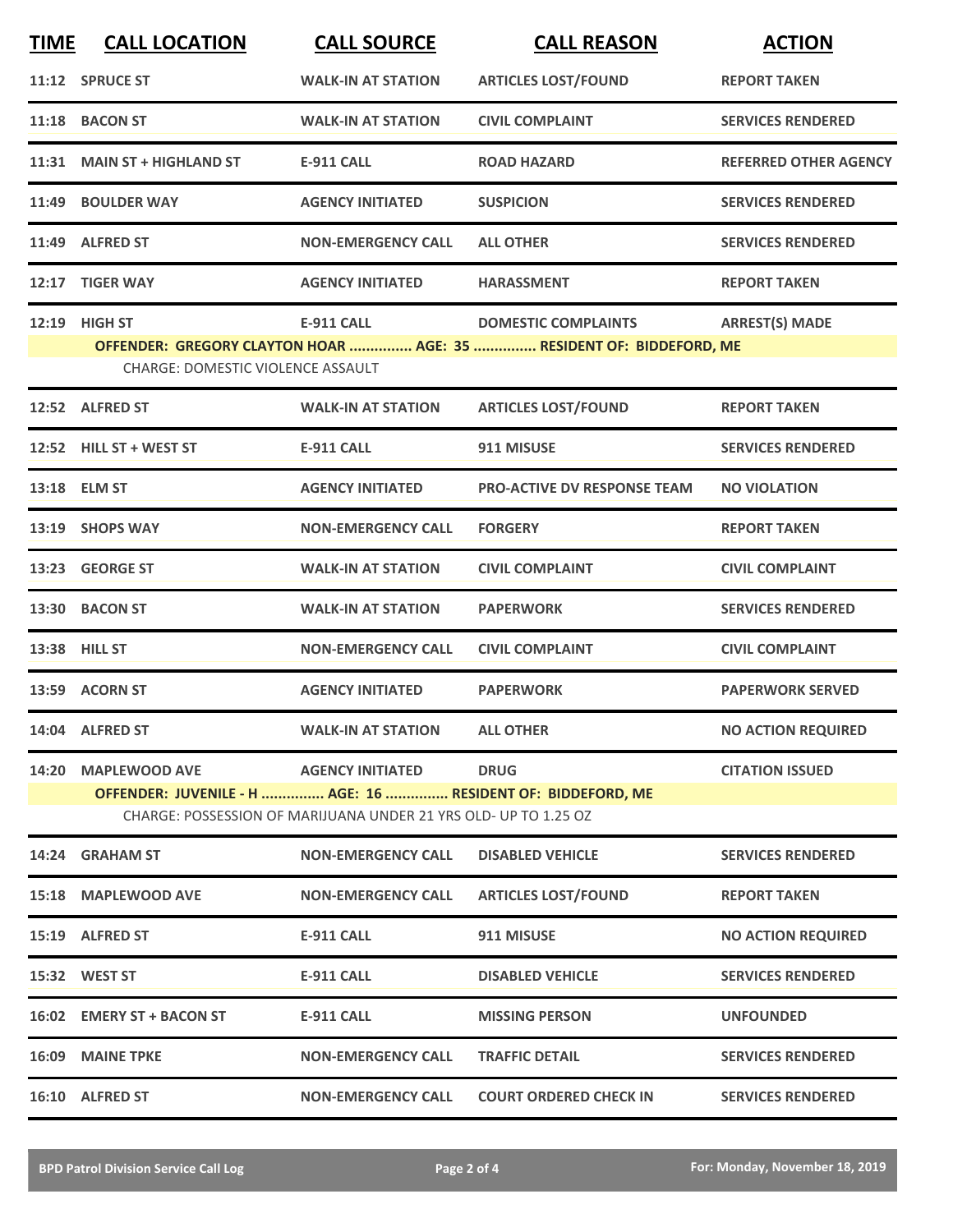| <b>TIME</b> | <b>CALL LOCATION</b>        | <b>CALL SOURCE</b>        | <b>CALL REASON</b>            | <b>ACTION</b>                |
|-------------|-----------------------------|---------------------------|-------------------------------|------------------------------|
|             | 16:11 GRAHAM ST             | <b>NON-EMERGENCY CALL</b> | <b>SUSPICION</b>              | <b>SERVICES RENDERED</b>     |
| 16:25       | <b>MAPLEWOOD AVE</b>        | <b>NON-EMERGENCY CALL</b> | <b>SUSPICION</b>              | <b>REPORT TAKEN</b>          |
|             | 17:11 BARRA RD              | <b>NON-EMERGENCY CALL</b> | <b>SUSPICION</b>              | <b>SERVICES RENDERED</b>     |
|             | 17:12    FOSS ST            | <b>E-911 CALL</b>         | <b>JUVENILE OFFENSES</b>      | <b>SERVICES RENDERED</b>     |
|             | 17:13 OAK ST                | <b>WALK-IN AT STATION</b> | <b>SUSPICION</b>              | <b>REPORT TAKEN</b>          |
|             | 17:50 POOL ST               | <b>NON-EMERGENCY CALL</b> | <b>CIVIL COMPLAINT</b>        | <b>CIVIL COMPLAINT</b>       |
|             | 18:05 ALFRED ST             | <b>WALK-IN AT STATION</b> | <b>COURT ORDERED CHECK IN</b> | <b>SERVICES RENDERED</b>     |
|             | 18:05 PIKE ST               | <b>NON-EMERGENCY CALL</b> | <b>DISTURBANCE / NOISE</b>    | <b>UNFOUNDED</b>             |
|             | 18:11 LAMBERT ST            | <b>NON-EMERGENCY CALL</b> | <b>ALL OTHER</b>              | <b>NO ACTION REQUIRED</b>    |
|             | 18:33 ALFRED ST + GRAHAM ST | <b>AGENCY INITIATED</b>   | <b>TRAFFIC OFFENSES</b>       | <b>WARNING ISSUED</b>        |
|             | 18:36 ALFRED ST             | <b>NON-EMERGENCY CALL</b> | <b>CHECK WELFARE</b>          | <b>SERVICES RENDERED</b>     |
|             | 18:38 ALFRED ST             | <b>E-911 CALL</b>         | 911 MISUSE                    | <b>NO ACTION REQUIRED</b>    |
|             | 18:45 SOUTH ST              | <b>NON-EMERGENCY CALL</b> | <b>ANIMAL COMPLAINT</b>       | <b>NEGATIVE CONTACT</b>      |
|             | 19:11 SULLIVAN ST           | <b>NON-EMERGENCY CALL</b> | <b>FRAUD</b>                  | <b>REPORT TAKEN</b>          |
|             | 20:00 ALFRED ST             | <b>WALK-IN AT STATION</b> | <b>COURT ORDERED CHECK IN</b> | <b>SERVICES RENDERED</b>     |
|             | 20:09 ALFRED ST             | <b>AGENCY INITIATED</b>   | <b>CHECK WELFARE</b>          | <b>TRANSPORT TO HOSPITAL</b> |
|             | 20:49 ALFRED ST             | <b>AGENCY INITIATED</b>   | <b>TRAFFIC OFFENSES</b>       | <b>WARNING ISSUED</b>        |
|             | 21:51 BRADBURY ST           | <b>NON-EMERGENCY CALL</b> | <b>PARKING COMPLAINT</b>      | <b>SERVICES RENDERED</b>     |
|             | <b>22:20 MAIN ST</b>        | E-911 CALL                | 911 MISUSE                    | <b>SERVICES RENDERED</b>     |
|             | 22:57 ALFRED ST             | <b>AGENCY INITIATED</b>   | <b>TRAFFIC OFFENSES</b>       | <b>WARNING ISSUED</b>        |
|             | 22:57 MEDICAL CENTER DR     | <b>NON-EMERGENCY CALL</b> | <b>DISTURBANCE / NOISE</b>    | <b>SERVICES RENDERED</b>     |
|             | 23:09 ELM ST + DARTMOUTH ST | <b>AGENCY INITIATED</b>   | <b>TRAFFIC OFFENSES</b>       | <b>WARNING ISSUED</b>        |
|             | 23:19 BIDDEFORD GATEWAY CTR | <b>AGENCY INITIATED</b>   | <b>TRAFFIC OFFENSES</b>       | <b>WARNING ISSUED</b>        |
|             | 23:29 ALFRED ST + ELM ST    | <b>AGENCY INITIATED</b>   | <b>TRAFFIC OFFENSES</b>       | <b>WARNING ISSUED</b>        |
|             | 23:31 ELM ST + CUTTS ST     | <b>AGENCY INITIATED</b>   | <b>TRAFFIC OFFENSES</b>       | <b>WARNING ISSUED</b>        |
|             | 23:53 ALFRED ST             | <b>NON-EMERGENCY CALL</b> | <b>COURT ORDERED CHECK IN</b> | <b>SERVICES RENDERED</b>     |